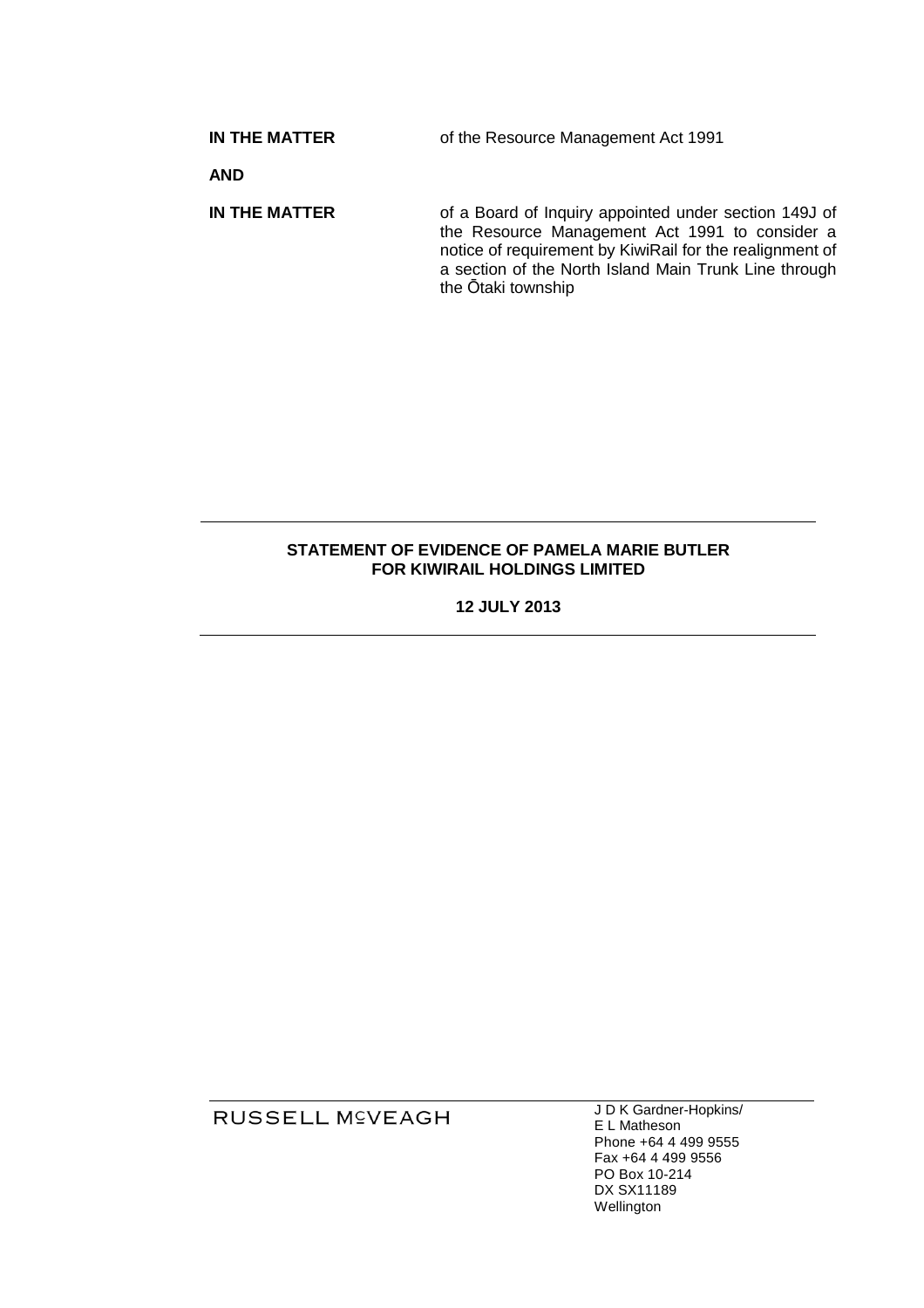# **CONTENTS**

| $\mathcal{P}$ |                                                |  |
|---------------|------------------------------------------------|--|
| 3.            |                                                |  |
|               |                                                |  |
| 4             |                                                |  |
| 5.            | BACKGROUND TO THE NORTH ISLAND MAIN TRUNK LINE |  |
| 6.            |                                                |  |
| 7.            |                                                |  |
| 8.            |                                                |  |
| 9.            |                                                |  |
|               |                                                |  |
|               |                                                |  |
|               |                                                |  |
|               |                                                |  |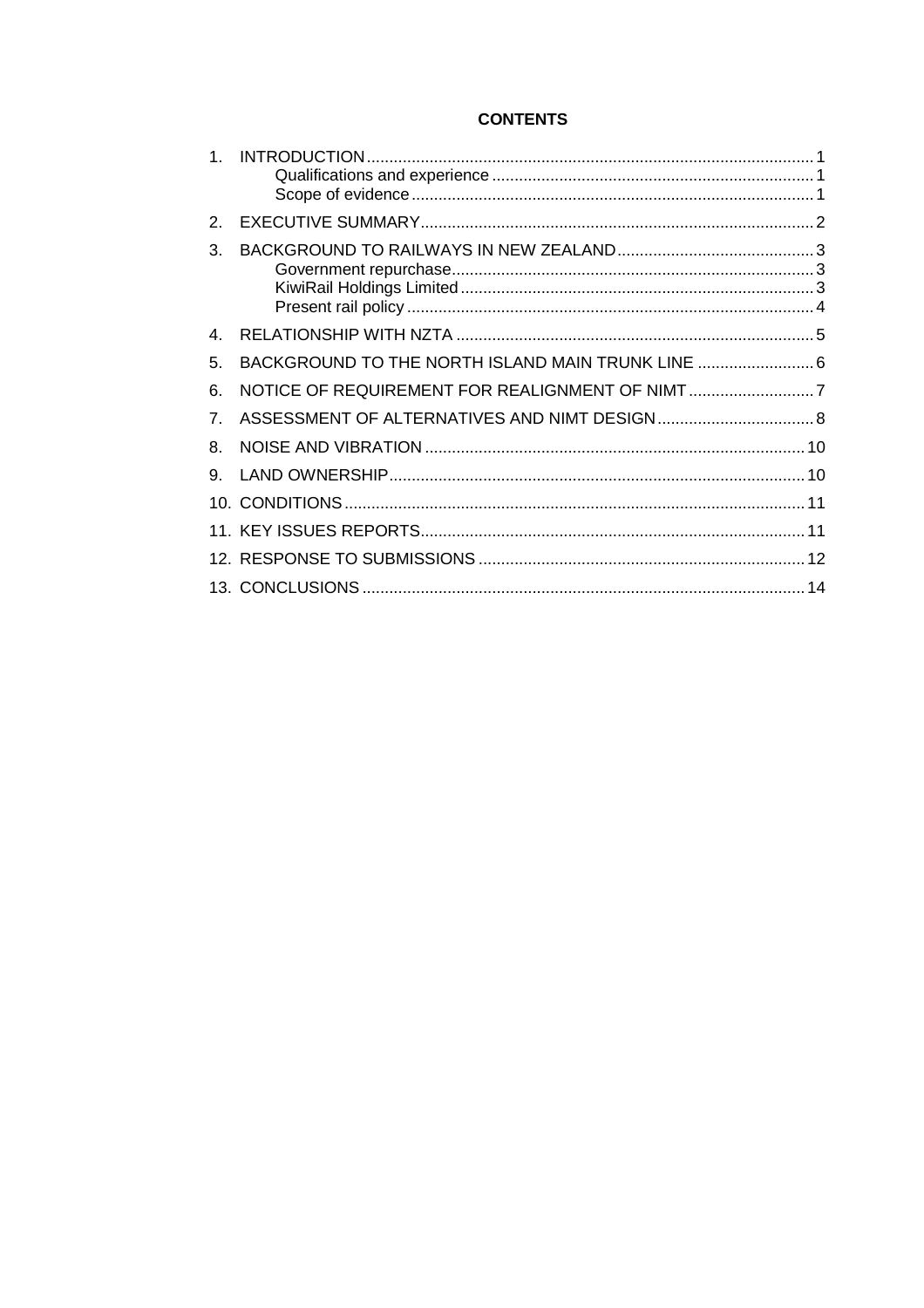## **STATEMENT OF EVIDENCE OF PAMELA MARIE BUTLER ON BEHALF OF KIWIRAIL HOLDINGS LIMITED ("KiwiRail")**

# **1. INTRODUCTION**

## **Qualifications and experience**

- 1.1 My full name is Pamela Marie Butler.
- 1.2 I am currently the Senior RMA Advisor for KiwiRail Holdings Limited, and am authorised to present this evidence on behalf of KiwiRail.
- 1.3 I hold a Bachelor of Arts from Victoria University of Wellington and a Diploma of Town and Planning from Auckland University. I am a Full Member of the New Zealand Planning Institute.
- 1.4 I have over 30 years' experience in town planning, with my more recent experience being planning for railway infrastructure. Prior to my appointment as Senior RMA Advisor at KiwiRail in May 2010, I worked as a Senior Town Planner at Network Rail (Infrastructure) Limited, in London, where I was responsible for obtaining town planning approvals for large railway projects in the South East of England. Prior to that, I held several other positions including as Regional Planner with the Ministry of Education in Auckland.

## **Scope of evidence**

- 1.5 The purpose of my evidence is to provide information to the Board on:
	- (a) who KiwiRail is;
	- (b) the background to the North Island Main Trunk Line ("**NIMT**");
	- (c) the need to realign a portion of the NIMT through Ōtaki, the notice of requirement for that realignment and KiwiRail's objectives for the project;
	- (d) KiwiRail's relationship with the New Zealand Transport Agency ("**NZTA**") and the agreements KiwiRail and NZTA have reached that give KiwiRail comfort that the impacts of the Peka Peka to North Ōtaki Project ("**Project**" or "**PP20**") on its NIMT will be appropriately mitigated; and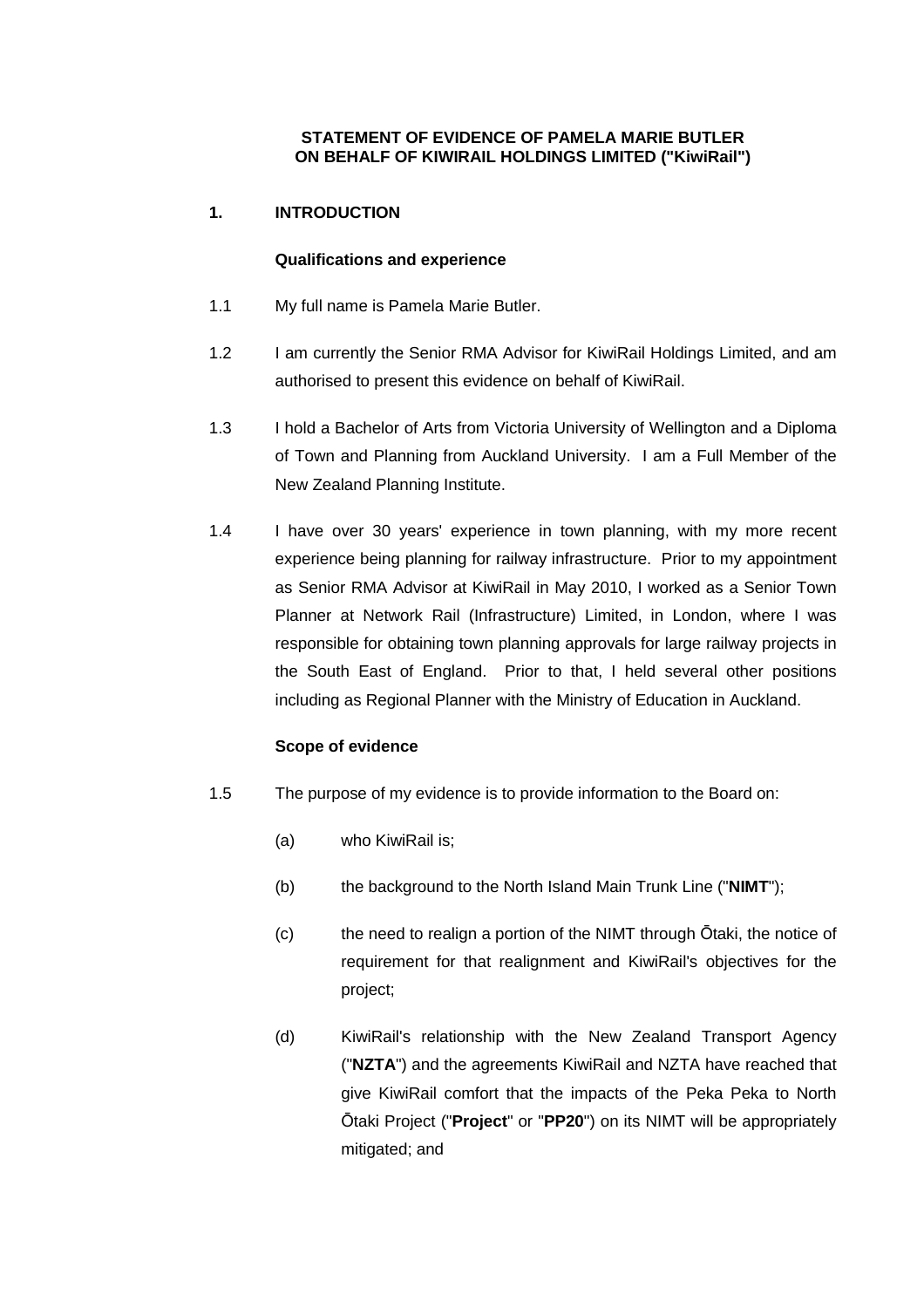- (e) the benefits of the Project.
- 1.6 I have been involved with the Project and issues associated with the NIMT since 2010. I have been involved in the majority of the discussions with NZTA regarding the impacts of the Project on KiwiRail. Finalisation of the formal "**Project Agreement**" with NZTA is being progressed. I understand that agreement in principle has been reached and the Project Agreement formalising this will be completed prior to the commencement of the Board of Inquiry hearing. KiwiRail's position on the Project anticipates this occurring and is proceeding on that basis.

### **2. EXECUTIVE SUMMARY**

- 2.1 KiwiRail Holdings Limited is the operator of and has financial responsibility for the national rail network in New Zealand.
- 2.2 The NIMT is of strategic significance to KiwiRail as it forms the backbone of its Auckland to Christchurch rail line.
- 2.3 The NIMT basically follows the alignment of SH1 through and around the Ōtaki township. As a result of the expressway project proposed by the NZTA, part of the existing operational NIMT (1.2km) needs to be realigned to accommodate that project.
- 2.4 KiwiRail has worked alongside the NZTA in preparing the application material for this project and has lodged its own notice of requirement in respect of the portion of the NIMT that is proposed to be realigned.
- 2.5 Throughout the process, NZTA and KiwiRail have worked together to ensure that impacts on KiwiRail's current operations are minimised. In fact the KiwiRail notice of requirement and wider NZTA project will ultimately see significant benefits to the operation of the NIMT. For example:
	- (a) the realignment of the NIMT through Ōtaki will see the easing of the curve of the railway line; and
	- (b) the wider project results in the closure of five level crossings which will reduce safety risks along the wider NIMT line and reduce the noise associated with the rails operation in terms of reduced usage of horns and bells through those areas.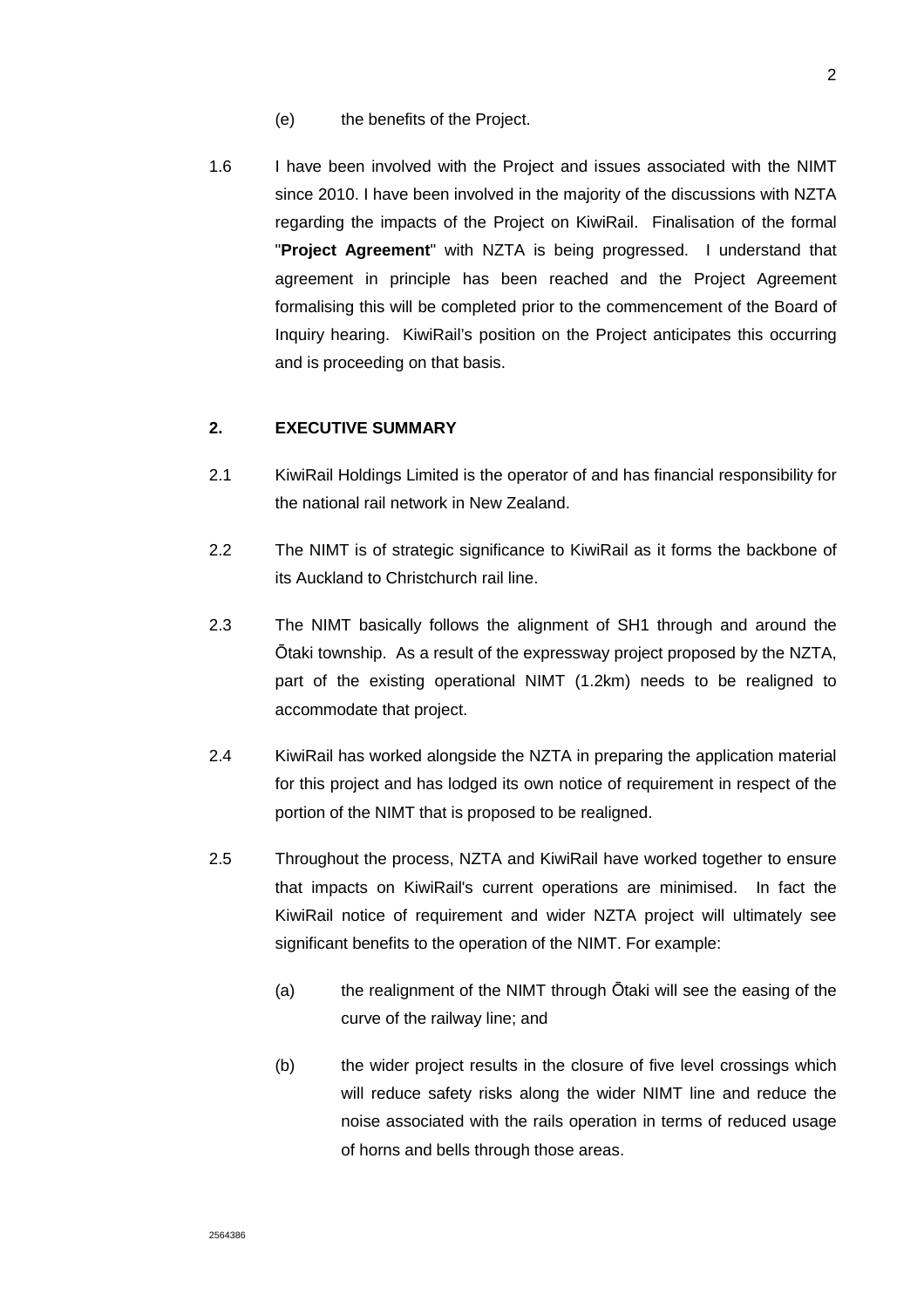## **3. BACKGROUND TO RAILWAYS IN NEW ZEALAND**

3.1 Historically, the Government was the owner and operator of virtually all of New Zealand's rail infrastructure, passenger and freight operations. In 1993 the rail network and freight operations were sold to Tranz Rail Holdings Limited, which was later (in 2003) renamed Toll NZ. The Government, however, retained ownership of rail *land*, on which the rail assets were situated. It leased that land to Tranz Rail / Toll NZ.

#### **Government repurchase**

3.2 In 2008, the Government repurchased the rail network and operations which had previously been sold, so the rail industry in New Zealand became essentially one single vertically integrated entity operating as the "KiwiRail Group". The primary legal entity within that Group was the New Zealand Railways Corporation  $("NZRC")$ ,<sup>1</sup> which is a statutory corporation and State Owned Enterprise. $2$  NZRC was also the entity within the KiwiRail Group holding requiring authority status under the Resource Management Act 1991 ("**RMA**").

#### **KiwiRail Holdings Limited**

- 3.3 In 2012, NZRC went through a restructure process. A new entity was created and incorporated. That entity, KiwiRail Holdings Limited ("**KHL**" or "**KiwiRail**"), took over the KiwiRail Group business on 31 December 2012 that was previously operated by the NZRC. KHL became the operator of the rail network, took over financial responsibility for the railway line and took over the designations previously held by NZRC. KHL became a requiring authority in respect of the network utility operation of its railway line.<sup>3</sup>
- 3.4 The result is that the KiwiRail business is now operated by KHL. That is, KHL has essentially been substituted into the same position as NZRC was as the parent entity operating the KiwiRail business and owning subsidiary companies.
- 3.5 Given KiwiRail is the owner of the rail infrastructure and is a licenced access provider under the Railways Act, as well being a requiring authority responsible for the relevant designations, it is important that KiwiRail is

<sup>1</sup> It was established by the New Zealand Railways Corporation Act 1981 ("**NZRC Act**").  $\overline{2}$ 

Refer the State Owned Enterprises Act 1986.

<sup>3</sup> The Resource Management (Approval of KiwiRail Holdings Limited as Requiring Authority) Notice 2013, 14 March 2013, p942.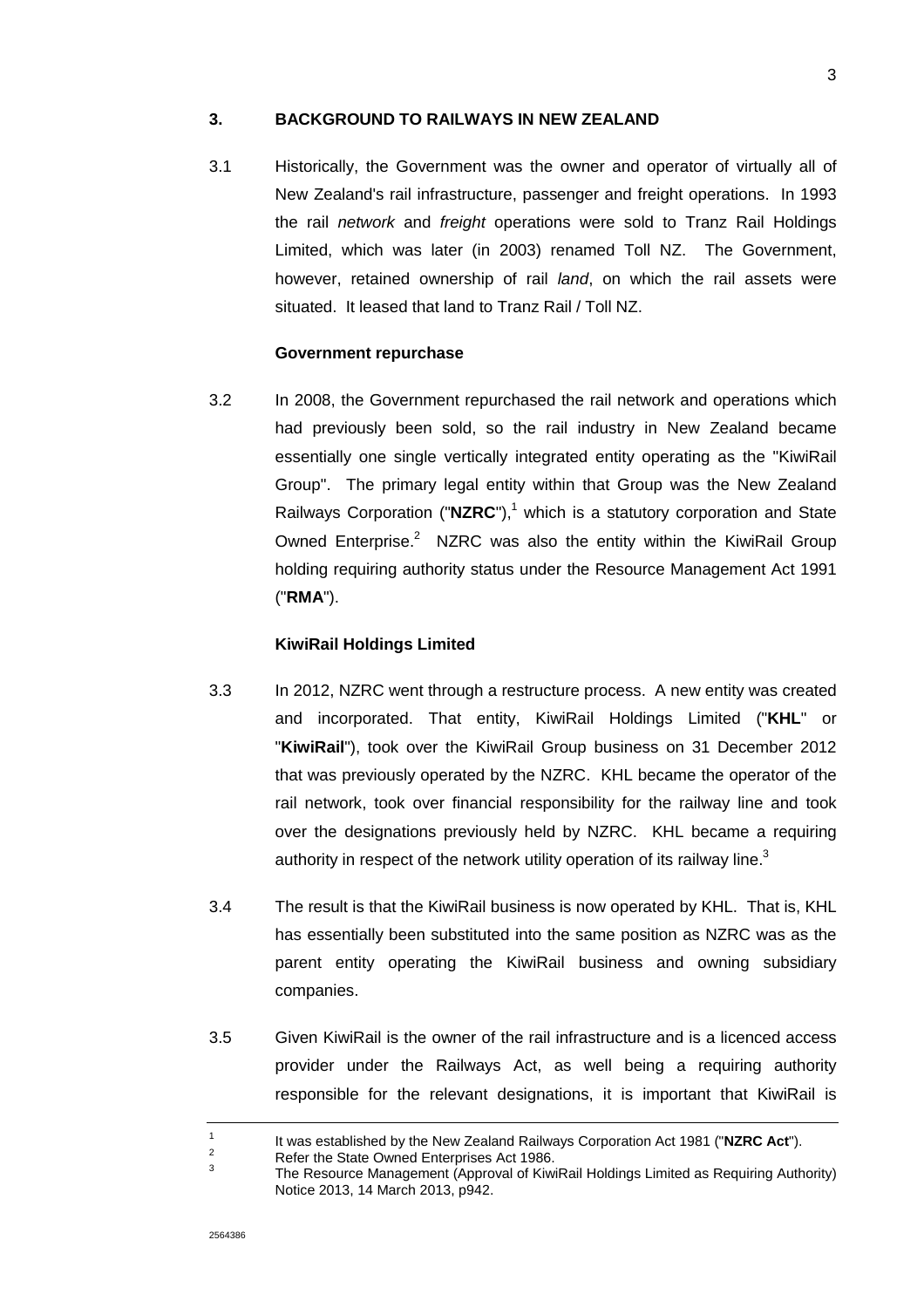satisfied that the NZTA Expressway will not unduly hinder the future use of the NIMT line and that the realignment is reasonably necessary in terms of achieving its objectives.<sup>4</sup>

#### **Present rail policy**

- 3.6 Following the repurchase of the rail assets by the Government, increased focus has been given to the provision of rail services. For example, the National Rail Strategy to 2015 was published in May 2005. The key results sought under that strategy are:
	- (a) more freight carried by rail;
	- (b) more passengers carried on urban rail services; and
	- (c) an improved level of rail safety.
- 3.7 One of the current Government's objectives is to promote and strengthen infrastructure to contribute to the sustainable growth rate of the New Zealand economy. Contributing to this objective, in March 2010, the Government released the National Infrastructure Plan, which summarises the current status of infrastructure, forecasts potential growth and demand for infrastructure, and seeks to identify priorities for infrastructure investment.
- 3.8 As stated in the National Infrastructure Plan, the Government intends KiwiRail to move towards commercial independence and long term financial viability over time. The National Infrastructure Plan outlines that financial support from the Government will focus on helping KiwiRail to catch up on deferred capital expenditure in those parts of the rail network where rail offers the greatest comparative advantage to other transport modes.
- 3.9 KiwiRail and the Crown have also entered into a "Turnaround Plan" which is designed to enable the rail freight business to become sustainable within the next decade. The 2013 Budget allocated \$94 million for the fourth year of KiwiRail's turnaround plan; which represents the final payment from the \$750 million it undertook to fund to assist the company to achieve financial sustainability.

2564386

4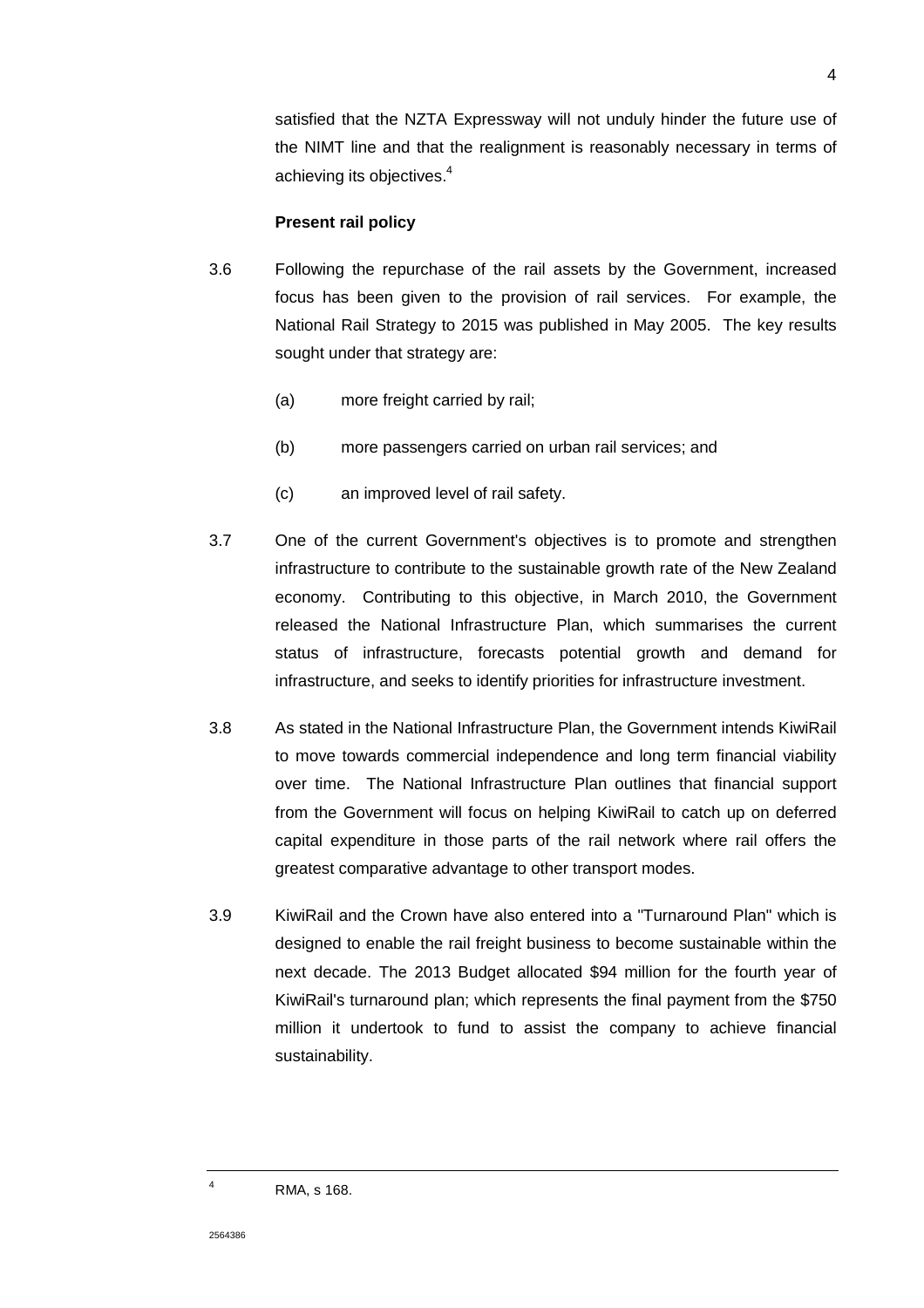#### **4. RELATIONSHIP WITH NZTA**

- 4.1 As set out below, when discussing the NIMT and the KiwiRail notice of requirement, KiwiRail's NIMT is operational and has been for at least 100 years. But for the NZTA Expressway project, KiwiRail would not need to realign its NIMT.
- 4.2 Following consideration of the alternative route layouts by NZTA, it was determined that the preferable Expressway alignment required occupation of land that is currently utilised by the NIMT.
- 4.3 Since that point in time, NZTA and KiwiRail have engaged in discussions to reach an agreement as to how to proceed. That agreement, as mentioned above, ensures that KiwiRail is in no worse a position than it was prior to the Project and provides for the realignment of the NIMT pending approval of the notices of requirement.
- 4.4 As part of the process it was determined that KiwiRail and the NZTA would lodge separate notices of requirement for their respective interests, but that the notices of requirement would be pursued on an integrated holistic basis particularly in respect of the preparation of the supporting application material and evidence.
- 4.5 If the Board of Inquiry is minded to grant the notices of requirement and the applications for resource consent, this integrated holistic approach is to continue through to the detailed design and construction process. As a result, a common set of construction conditions has been proposed for each of the designations. This is explained further in the evidence of Ms Rebecca Beals.
- 4.6 As this is an NZTA run project, NZTA has undertaken to construct the project including those aspects relating to the realigned railway. This is why NZTA has applied for all the resource consents, even those that relate or include works relating to the realigned railway. In respect of its designation, KiwiRail will ultimately be responsible throughout the construction phase for ensuring that any construction conditions attaching to the designation are complied with regardless of who undertakes the work. KiwiRail will also be responsible once construction is complete for those ongoing monitoring and other operational conditions that attach to its designation and any relevant resource consents, or parts of consents, which may be transferred to it in the future following the construction phase.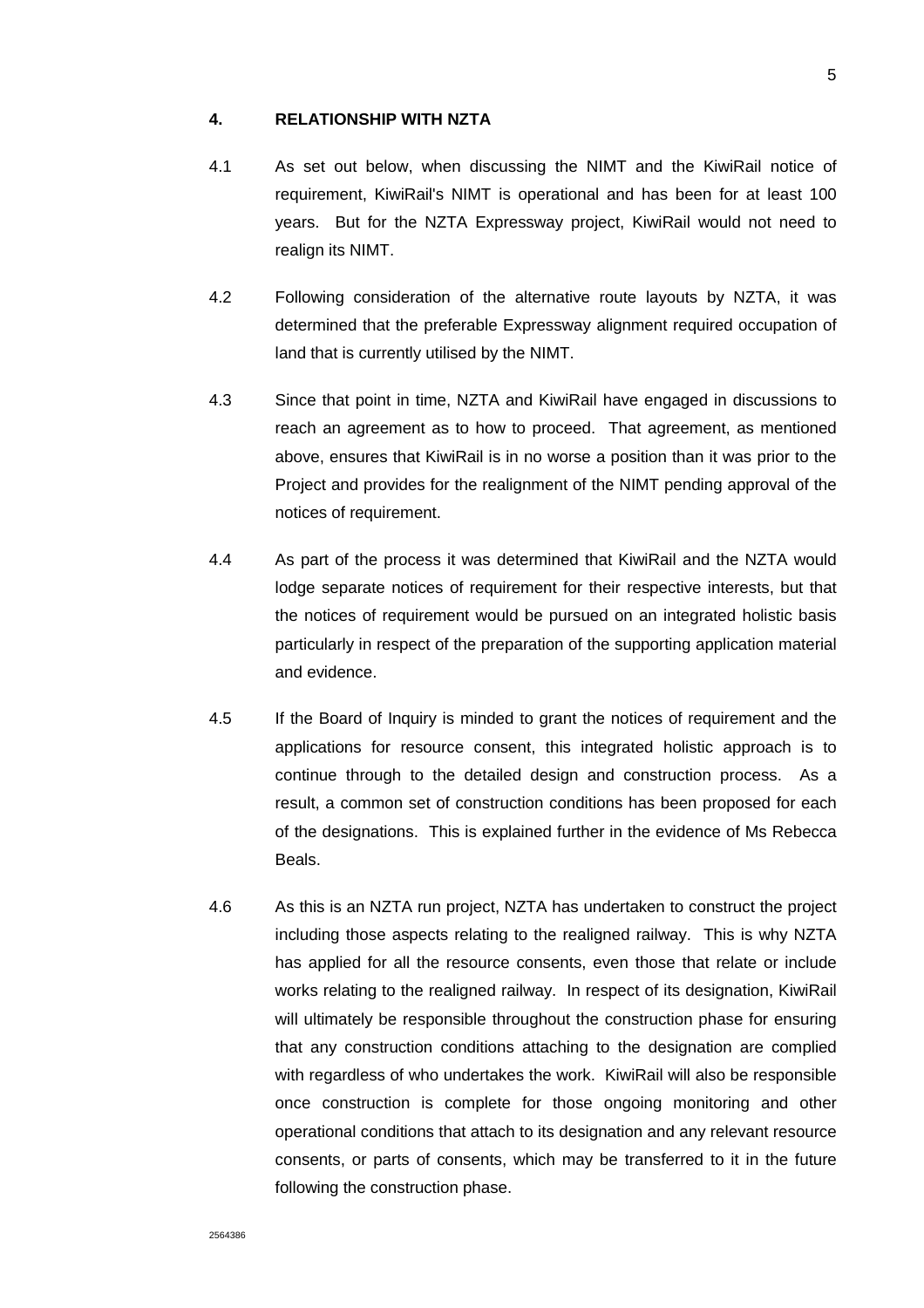- 4.7 The intention is for the realigned NIMT to be constructed prior to the construction of the Expressway. This means that the realigned section of the NIMT will be connected to the existing NIMT prior to taking and using by NZTA of that portion of the NIMT that is to be realigned.
- 4.8 This ensures that impacts on KiwiRail's business will be minimised.
- 4.9 This relationship is discussed further in KiwiRail's submission on the NZTA notice of requirement dated 17 June 2013.

## **5. BACKGROUND TO THE NORTH ISLAND MAIN TRUNK LINE**

5.1 Opened more than 100 years ago, the NIMT remains a critical part of KiwiRail's freight network, forming the 'backbone' which runs from Auckland to Christchurch. The line through Ōtaki carries a good amount of NZ's rail freight as per the table below:

| NIMT net tonnes southbound through Otaki for 2011/12                                 | 1,047,500  |
|--------------------------------------------------------------------------------------|------------|
| NIMT net tonnes <b>northbound</b> through Otaki for 2011/12                          | 615,300    |
| NIMT net tonnes through Otaki for 2011/12                                            | 1,662,800  |
| KiwiRail's total net tonnes for 2011/12 (from Annual<br>Report)                      | 17,455,000 |
| Net tonnage through Ōtaki in 2011/12 as proportion of<br>KiwiRail's total net tonnes | 9.5%       |

- 5.2 While the NIMT is mainly used to transport freight, a passenger service currently operates on the railway line twice a day to Palmerston North and the Northern Explorer passes through each day (but doesn't stop at Otaki). It is possible that this may increase in the future.
- 5.3 From Peka Peka to Ōtaki, the NIMT generally follows the alignment of SH 1. As explained above, as part of the Expressway Project, NZTA requires a portion of the existing NIMT route to accommodate its Expressway.
- 5.4 A period of consultation by NZTA and its preference for a central expressway route near an existing transport corridor led to discussions between NZTA and KiwiRail commencing on this project.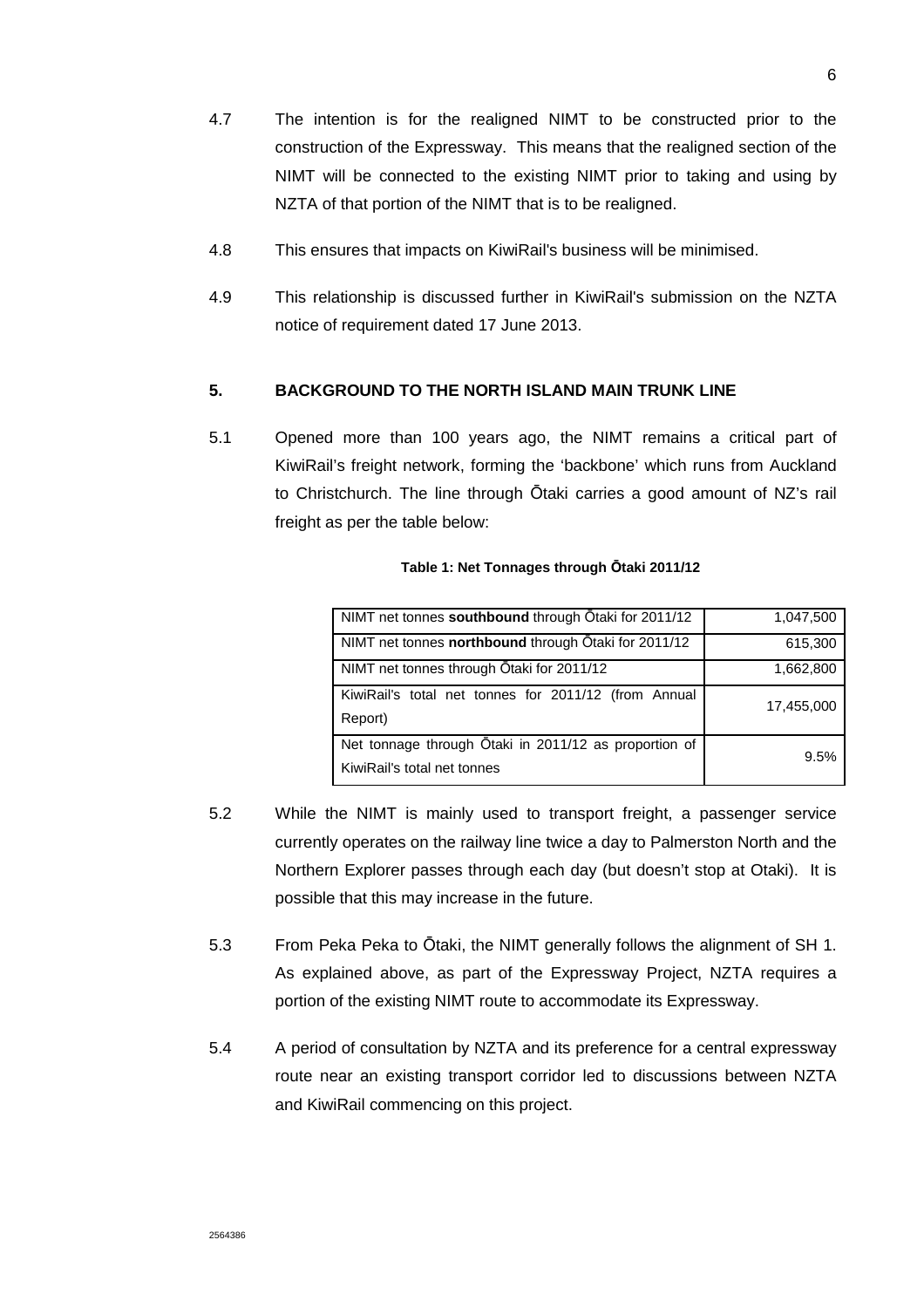#### **6. NOTICE OF REQUIREMENT FOR REALIGNMENT OF NIMT**

- 6.1 KiwiRail has applied to the EPA for a notice of requirement for the realignment of a 1.2km section of the NIMT. The notice of requirement does not relate to any other portion of the existing NIMT (although works are necessary in respect of integrating the realigned portion with the existing NIMT infrastructure and are also contained within the proposed designation).
- 6.2 The 1.2km section will replace the current NIMT through the Ōtaki township.
- 6.3 The realignment is required to accommodate the NZTA Expressway as the preferred alignment for the Expressway requires the use of a portion of the existing NIMT. It is that portion that KiwiRail intends to realign. While the realignment is not required but for the Expressway, it will benefit KiwiRail in terms of providing a gentler curve gradient through Ōtaki. In addition, the Expressway will allow five existing level crossings to be closed improving the safety of the NIMT as a whole. Those level crossing closures are dealt with through the NZTA designation and are outside the scope of KiwiRail's designation, although can be considered a broader benefit of the overall proposal.
- 6.4 KiwiRail's overarching objective in respect of this project is to ensure continued operation of its NIMT. This is in light of KiwiRail's direction to operate, maintain, renew and upgrade the rail network, while improving safety on the network and contributing to sustainability through providing an alternative to road transport.
- 6.5 In terms of this specific project, as set out at 2.6 of the Assessment of Environment Effects, KiwiRail's specific objectives are:
	- (a) Support NZTA, and its objectives, and facilitate the development of the Expressway;
	- (b) Continue to establish and maintain safe and efficient rail freight and passenger transport services within the region by providing a functional and connected rail network infrastructure and services;
	- (c) Encourage economic development and provide for the development of safe public transport services;
	- (d) Allow for stations that are easily accessible and serve the needs for existing and future communities;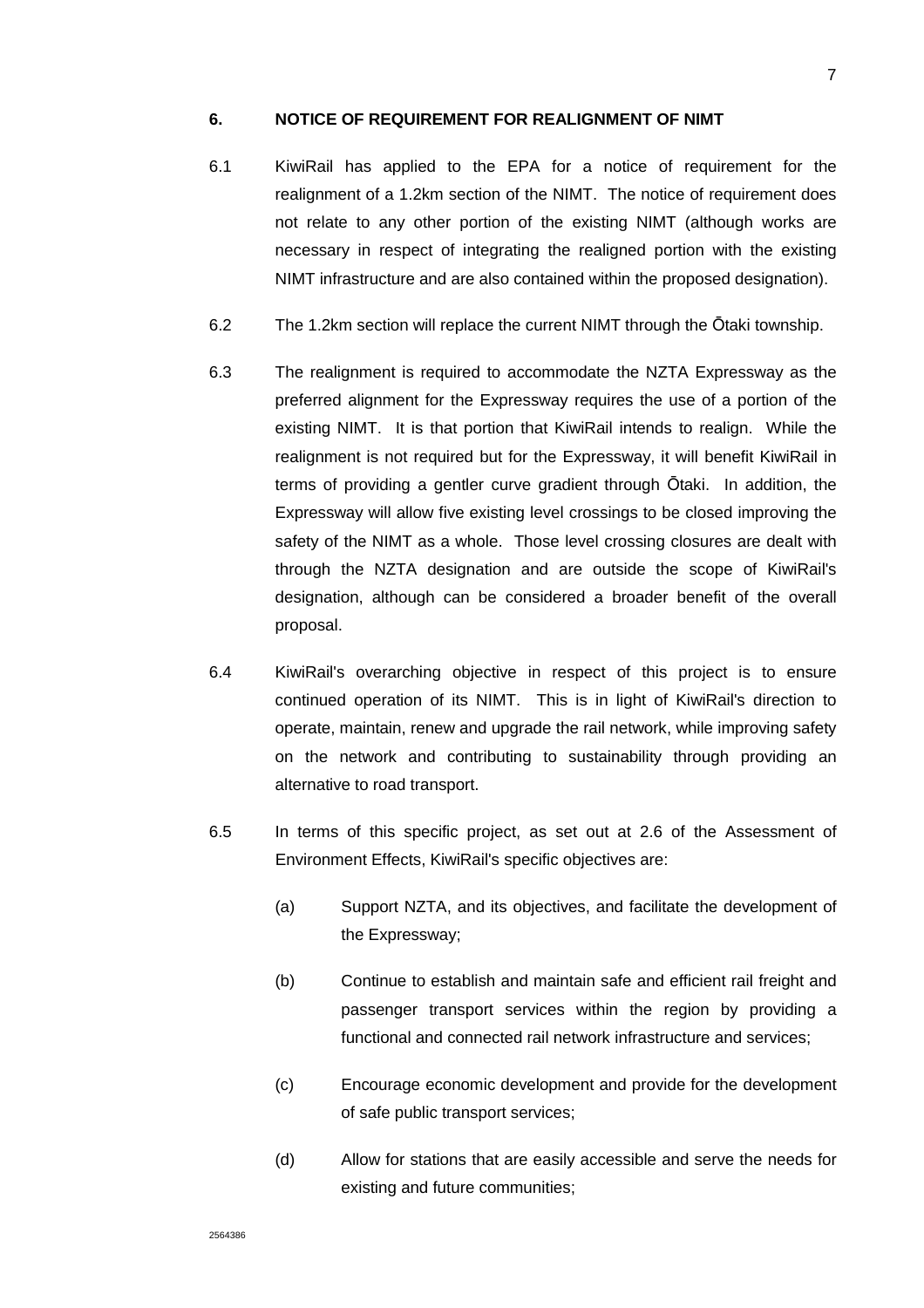- (e) Future proof for potential double tracking and other rail network improvements in the future; and
- (f) Achieve a connected and integrated transport network.
- 6.6 The Project, through the removal of level crossings (and the associated safety and noise effects that has), the easing in curve gradient through Ōtaki and what that means in terms of the ability to increase speed through that section achieves this purpose. In addition, the Project has been designed in such a way to ensure that the future operations, double tracking and potential increase and capacity have been future proofed for.

## **7. ASSESSMENT OF ALTERNATIVES AND NIMT DESIGN**

- 7.1 From a very early stage it was considered that KiwiRail had little reason not to support the NZTA project. We are shared agencies working to achieve sensible transport outcomes, and we cooperate on our respective proposals where we can. As the accommodation to be made was between two relatively close fixed points, and the Ōtaki Station function needed to be retained, there were very few alignment options available within these parameters. Some small alignment options were considered within the outer bounds of these constraints; ie what to do at Ōtaki Station, at-grade or grade separation at some points; including the alignment of Waerenga Road.
- 7.2 A Rail Basis of Design document was developed by KiwiRail in conjunction with NZTA to ensure that the design of any realigned NIMT was acceptable to KiwiRail in terms of its operational requirements and objectives. That document is included in Volume 3 as Technical Report 2 and informed the preliminary design development required for this project. Those requirements provided restrictions on the options that could be pursued for the project.
- 7.3 The key considerations which influenced the form of the Project include:
	- (a) Provision of space for future double-tracking, and replication of the existing station passing loop at Ōtaki;
	- (b) Re-orientation of the Ōtaki Railway Station and platform;
	- (c) Ensuring that space is provided for a possible future second platform and potential stabling facilities to the south of the Ōtaki Station;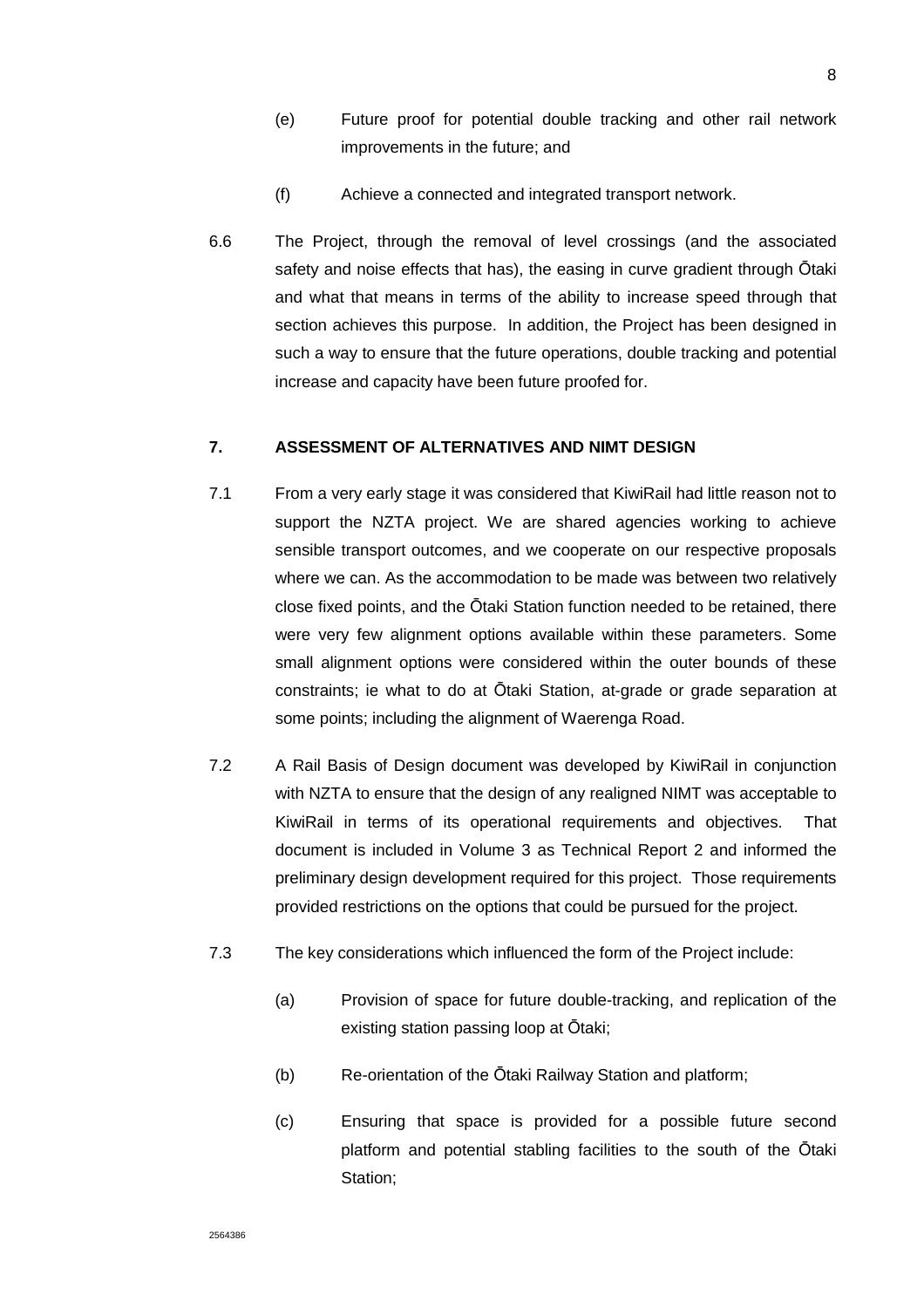- (d) Closure of 5 out of 8 level crossings through the Project area by providing alternative, grade-separated, access; and
- (e) Allowing for possible future curve easing at Mary Crest.
- 7.4 Mr Coulman, in his statement of evidence, discusses the alternatives considered in respect of the realignment of the NIMT. As he states, the realignment is required due to the location of NZTA's preferred alignment. I do not address the alternatives assessment undertaken in respect of NZTA's notice of requirement.
- 7.5 As the portion of the NIMT to be realigned is only 1.2km in length, the required curve radii, double track future-proofing, and the significant environmental and technical constraints through Ōtaki limited the rail alternatives.
- 7.6 Mr Coulman in his evidence confirms that a key influence on the rail design is the need to maintain the Ōtaki Railway Station in its context to the NIMT, safeguard the "front of station" parking area, and provide for a potential second platform in the future.
- 7.7 Mr Coulman also sets out that the following design variants were considered:
	- (a) The original 2002 scheme design included an expressway alignment that required a significant relocation of the historically significant Ōtaki Railway Station and platform. This would have significantly altered the relationship of the historic building with its surroundings and would have required a large part of the existing station car park, significantly affecting its parking capacity.
	- (b) The current preliminary design has sought to retain the Ōtaki Railway Station at its existing location and has achieved this with a re-orientation and slight shift to the east, away from the car park, thus improving the outcome over the earlier scheme. To achieve this, the expressway and NIMT alignment were pulled closer together which also then aided improvements to the grades and height of the Rahui Road local road bridge.
	- (c) Alternative options for the Ōtaki Railway Station were considered and included retaining the building in its current location while building out the platform, or retaining the station and canopy context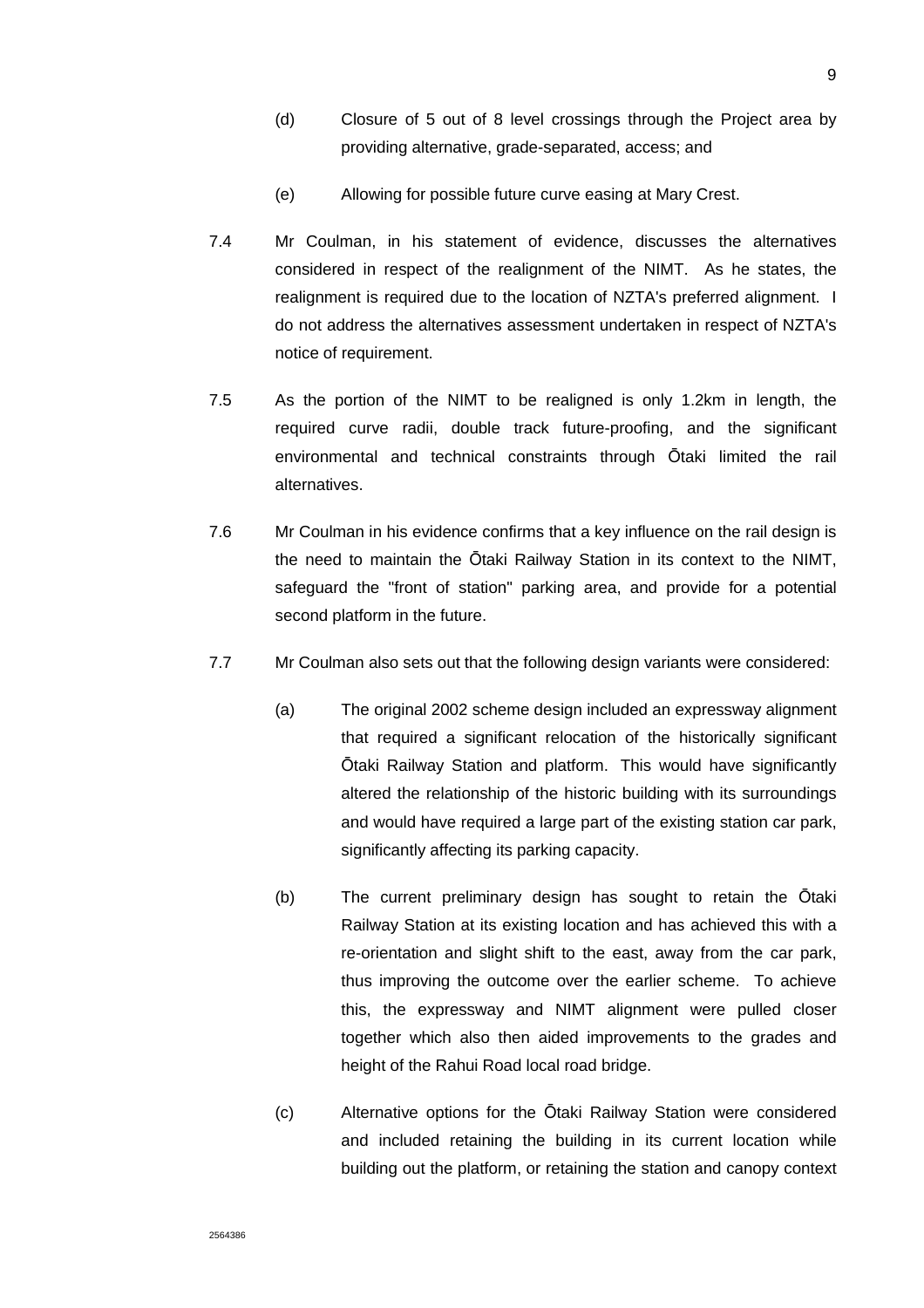to the railway by re-orientating the building. Given the former option left a significant space between the canopy and platform edge (circa 9m minimum), the latter option was adopted following consultation and heritage assessment feedback.

(d) The current design, by keeping the Expressway and the realigned NIMT close together, has also reduced residual land parcels sitting between the two transport corridors.

## **8. NOISE AND VIBRATION**

- 8.1 The main concern for KiwiRail in respect of the realigned portion of the NIMT is the change in noise and vibration effects.
- 8.2 As outlined in the evidence of Dr Stephen Chiles, the realignment will see increased noise levels at two properties: 230 Main Highway and the Ōtaki Motel. Mitigation measures are, however, proposed at those locations to reduce the adverse effects to an acceptable level.
- 8.3 I observe that the conditions on the NZTA and KiwiRail notices of requirement in respect of noise mitigation differ slightly. This is a matter of form, not substance, and results from differences in the nature of the existing environment and the scale of the works in respect of both the NIMT realignment and the Expressway construction. Both conditions, or sets of conditions, ensure that any adverse effects on affected parties are appropriately mitigated without placing unnecessary constraints on KiwiRail and the NZTA going forward.

## **9. LAND OWNERSHIP**

9.1 It has come to light in the course of this project that a (0.02ha) parcel of land occupied by the existing NIMT (which is to be occupied by the Expressway if this Project is approved) is Customary Maori Land (although records suggest that it is subject to an occupation lease or licence for railways purposes). KiwiRail has commissioned a report into the identification of the parties who may hold an interest in that parcel of land and have been consulting with iwi and hapū in the area on a non-exclusive basis (as it acknowledges that there may be other people who have an interest in the land).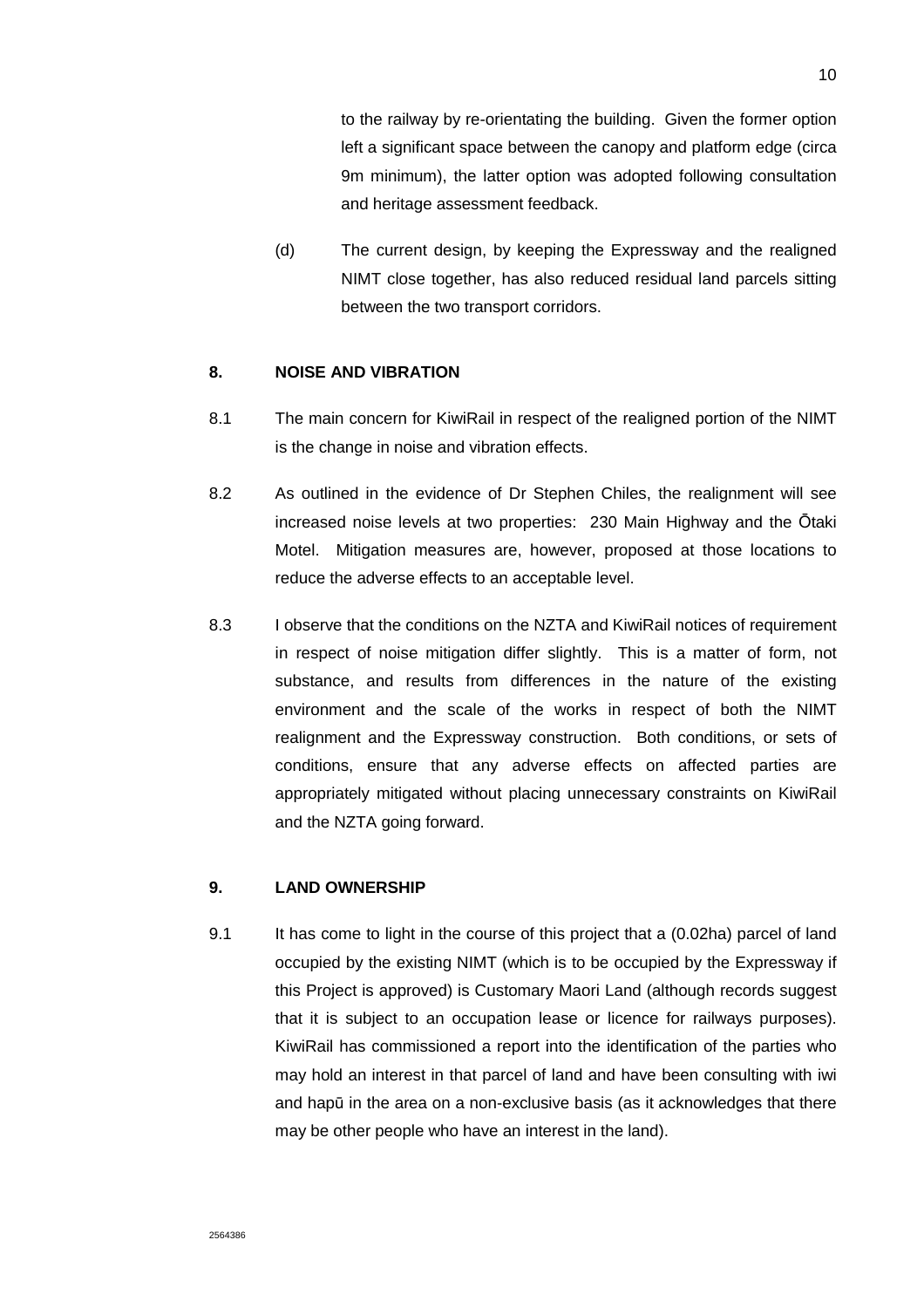9.2 The property right component will need to be resolved in the future, but it is not necessary to have complete certainty as to the owners and how the property rights will be addressed for the purpose of considering the environmental effects of the Project through this hearing process. KiwiRail and NZTA have been proactive in identifying and consulting with all relevant interested parties and will continue to do so though the other stages of the project.

## **10. CONDITIONS**

- 10.1 KiwiRail has acted responsibly throughout the process, advancing its component of the project in the most integrated way possible, in terms of the NIMT and Expressway components.
- 10.2 A clear example of this integration is found in the construction conditions proposed for both the notices of requirement, which are closely aligned.
- 10.3 Whilst this has been KiwiRail's approach, KiwiRail has also ensured that its interests are sufficiently protected in a manner that is acceptable to KiwiRail.
- 10.4 On this basis, KiwiRail supports the inclusion the conditions proposed to attach to the designation as set out in the evidence of Ms Rebecca Beals.
- 10.5 Whilst NZTA is to physically undertake the relevant construction works for the realigned NIMT, KiwiRail ultimately remains responsible for ensuring that the notice of requirement conditions are complied with.

## **11. KEY ISSUES REPORTS**

- 11.1 The Key Issues report prepared by Kapiti Coast District Council ("KCDC") dated 17 May 2013 raised two issues in respect of the KiwiRail notice of requirement:
	- (a) Safety issues at the level crossing at Mary Crest. Under the heading "Transportation and Traffic" on page 15 of the Key Issues Report, the run-off at Mary Crest is noted as being "currently very dangerous"; and
	- (b) The appropriateness and justification of the NIMT route. Under the heading "Alternatives" on page 7 of the Key Issues report, a key issue is recorded as relating to "the appropriateness and justification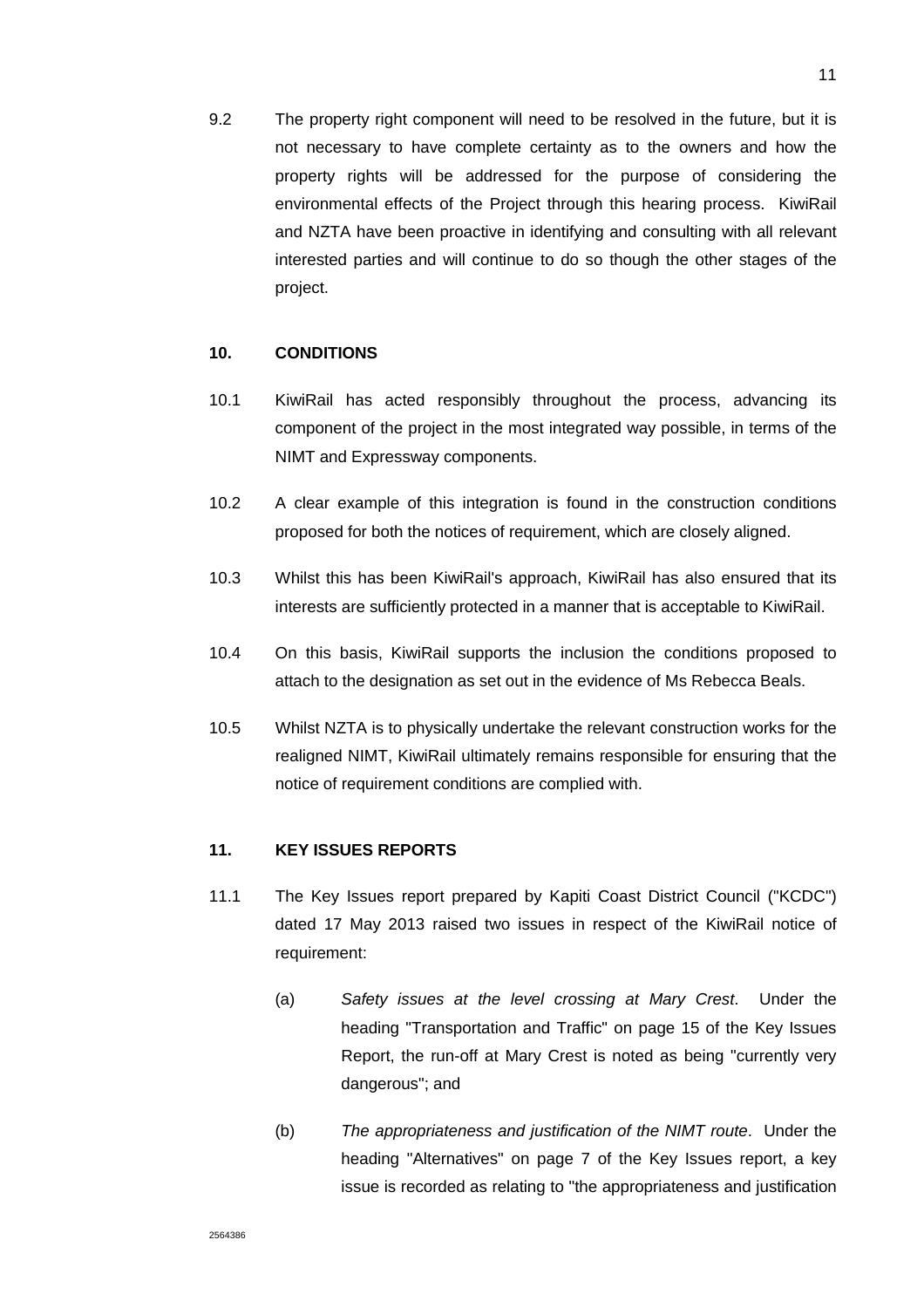of the proposed Expressway route and NIMT in comparison with alternative route options".

- 11.2 I am aware of the existing safety concerns in respect of the Mary Crest run-off and it is an issue that KiwiRail is seeking to resolve through other means. The crossing itself is not and has never been authorised by KiwiRail even though KCDC has granted, and continues to grant, subdivision and development consents to activities relying on that crossing.
- 11.3 The KiwiRail notice of requirement does not relate to that part of the NIMT that is crossed by the Mary Crest crossing. The pre-existing run off condition at Mary Crest will both be aided and exacerbated slightly by the Expressway project. This is long standing issue which is currently being worked through by the affected parties in order to find a solution. On that basis, I understand that the Mary Crest issues are outside the scope of the project.
- 11.4 In respect of the issues raised as to the alternatives assessment, this is discussed above and in the evidence of Tony Coulman.
- 11.5 The Key Issues report prepared by GWRC does not raise any issues in respect of the KiwiRail notice of requirement.

## **12. RESPONSE TO SUBMISSIONS**

- 12.1 KCDC has raised several issues relevant to the KiwiRail notice of requirement and the NIMT in its submission on the project.
- 12.2 Those issues relate to operational/future proofing matters as well as noise and vibration assessments.
- 12.3 The matters relating to noise and vibration are technical in nature and have been addressed in the evidence of Dr Stephen Chiles at paragraphs 97-100. I do not discuss this any further.
- 12.4 In respect of the operational/future proofing matters outlined in section 8 of its submission, KCDC seeks that conditions are placed on the PP2O proposal requiring that the construction and operation of the proposed expressway does not preclude:
	- (a) retention of freight handling (railhead) capacity, plus capacity for expansion;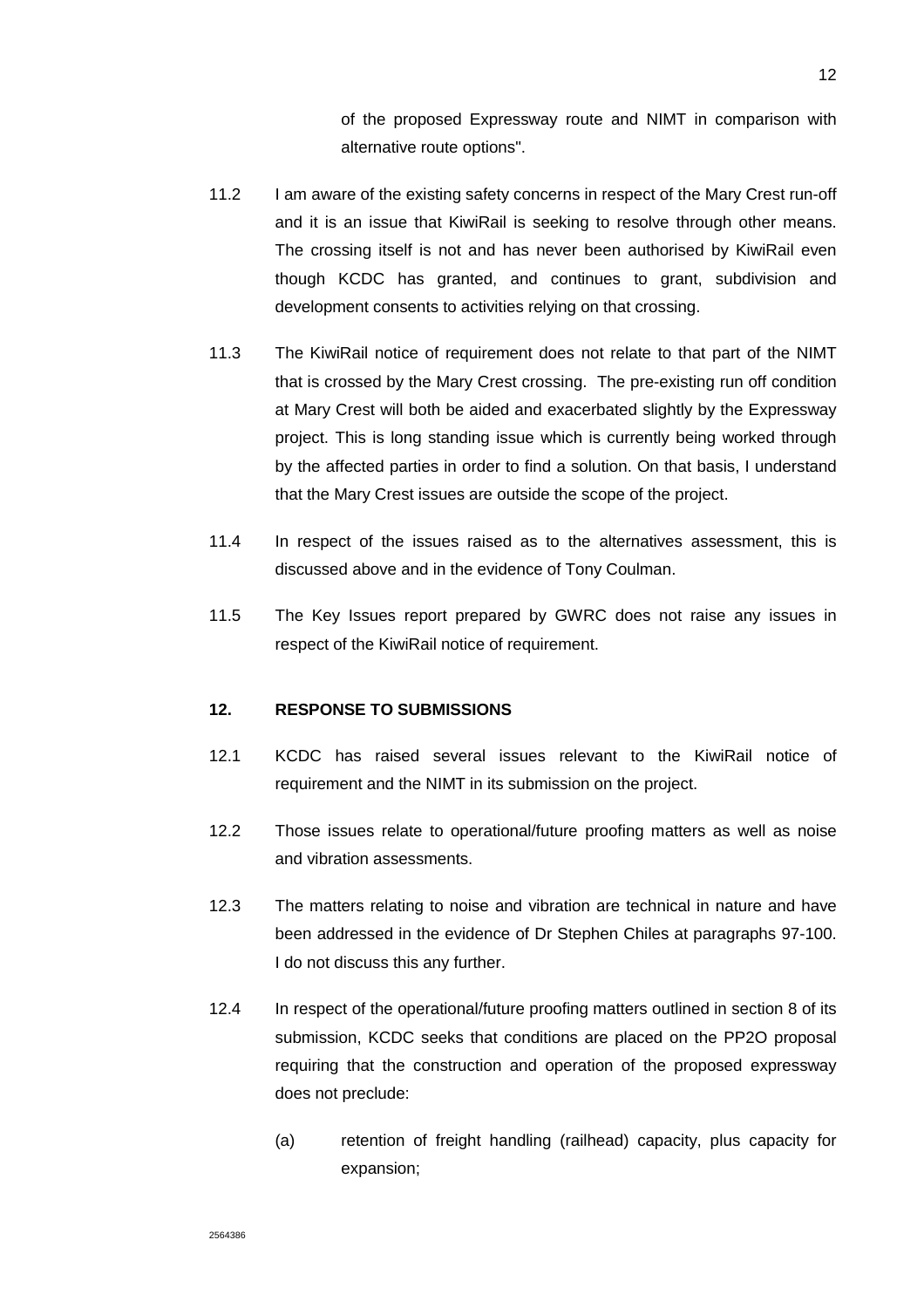- (b) future double tracking through the project area;
- (c) future provision of a second platform at Ōtaki station as part of double tracking;
- (d) future provision of additional stabling associated with upgrades from the Ōtaki Station;
- (e) future provision for a station platform at Te Horo; and
- (f) future rail curve easing at Mary Crest.
- 12.5 These matters relate to issues both within the KiwiRail notice of requirement and outside its scope (although within the scope of the existing NIMT designation for railway purposes) and the interrelationship those designations and activities have with the proposed NZTA designation. As a matter of fact, the NZTA notice of requirement as proposed does not impact on the above (should KiwiRail wish to undertake the listed improvements). Accordingly, there is no need for conditions recording (or requiring further detail) on these issues. For clarity however, I will state that the freight handling capacity at Ōtaki will not be affected by the Expressway proposal. Further, both double tracking and station platform works at Te Horo and Ōtaki are not additionally limited. Future curve easing at Mary Crest (south) is accommodated, as is double tracking to the north under the overbridge. There is an opportunity for possible stabling to the south of the station – but this, and any decisions about platform works, will be largely dependent upon Greater Wellington's Public Transport funding decisions.
- 12.6 In addition to KCDC, several submitters (the Ōtaki Community Board and Peter Gibson) record concerns around the future capacity of the Ōtaki Railway Station.
- 12.7 As outlined above, a key influence on the rail design was the need to maintain the Ōtaki Railway Station in its context to the NIMT, safeguard the "front of station" parking area, and provide for a potential second platform in the future. This illustrates that the concerns raised have already been addressed in the preliminary design stage of the Project.